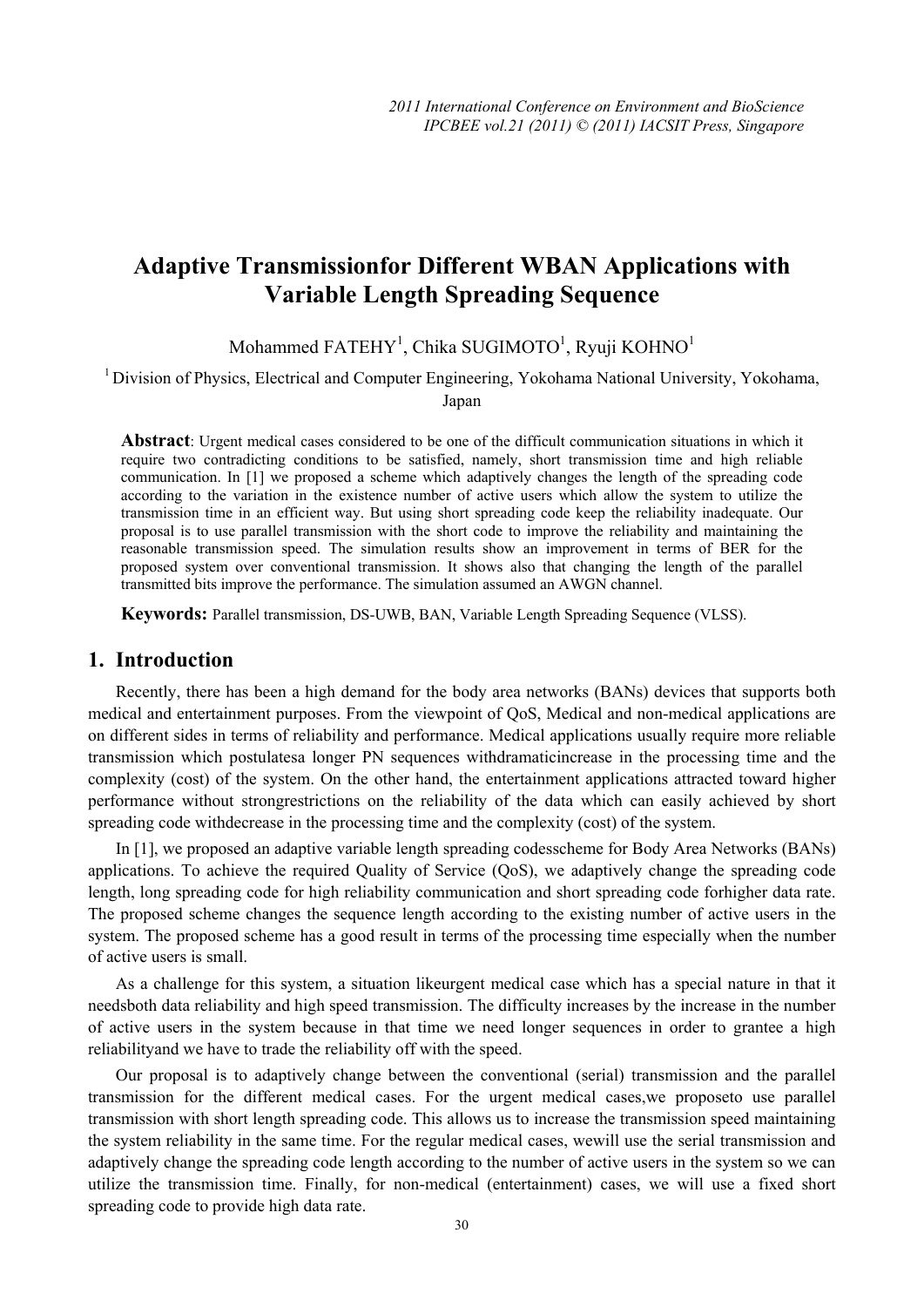## 2. System Model

In our system we assume a fixed occupied bandwidth. Also we assume a fixed chip rate of all the sequences. The system assumed to hasa contention free protocol in MAC (e.g. TDMA) so that we don't consider the existence of Multi User Interference (MUI).

### 3. Adaptive DS-UWB scheme with Variable Length PN Sequence

#### 3.1. System Configuration



Fig. 1 Flowchart of the proposed system with 3 different cases (Non-medical, Normal Medical and Urgent Medical)

#### 3.2. Transmitter Design

In our system we use chirp pulse (eq. 1) as the transmission pulse because it is robustness, excellent autocorrelation and can be generated and processed without complex digital circuitry, thereby increasing battery life and reducing production costs.

$$
w(t) = e^{2\pi i (f_c t + \frac{kt^2}{2})}
$$
 (1)

where  $f_c$  is the central frequency and k is the chirp rate. If  $k > 0$  the pulse called upchirp (Fig. 2) and if  $k < 0$ the pulse is downchirp. In our system, we use upchirp pulse with change in the pulse phase to represent 1 and



0 respectively.

Fig. 2Upchirp Pulse

In normal medical and non-medical cases, the transmitted signal from user *i* represented by

$$
s^{(i)}(t) = \sum_{j=0}^{N-1} \left( 2d_j^{(i)} - 1 \right) p_j w(t - jT_c)
$$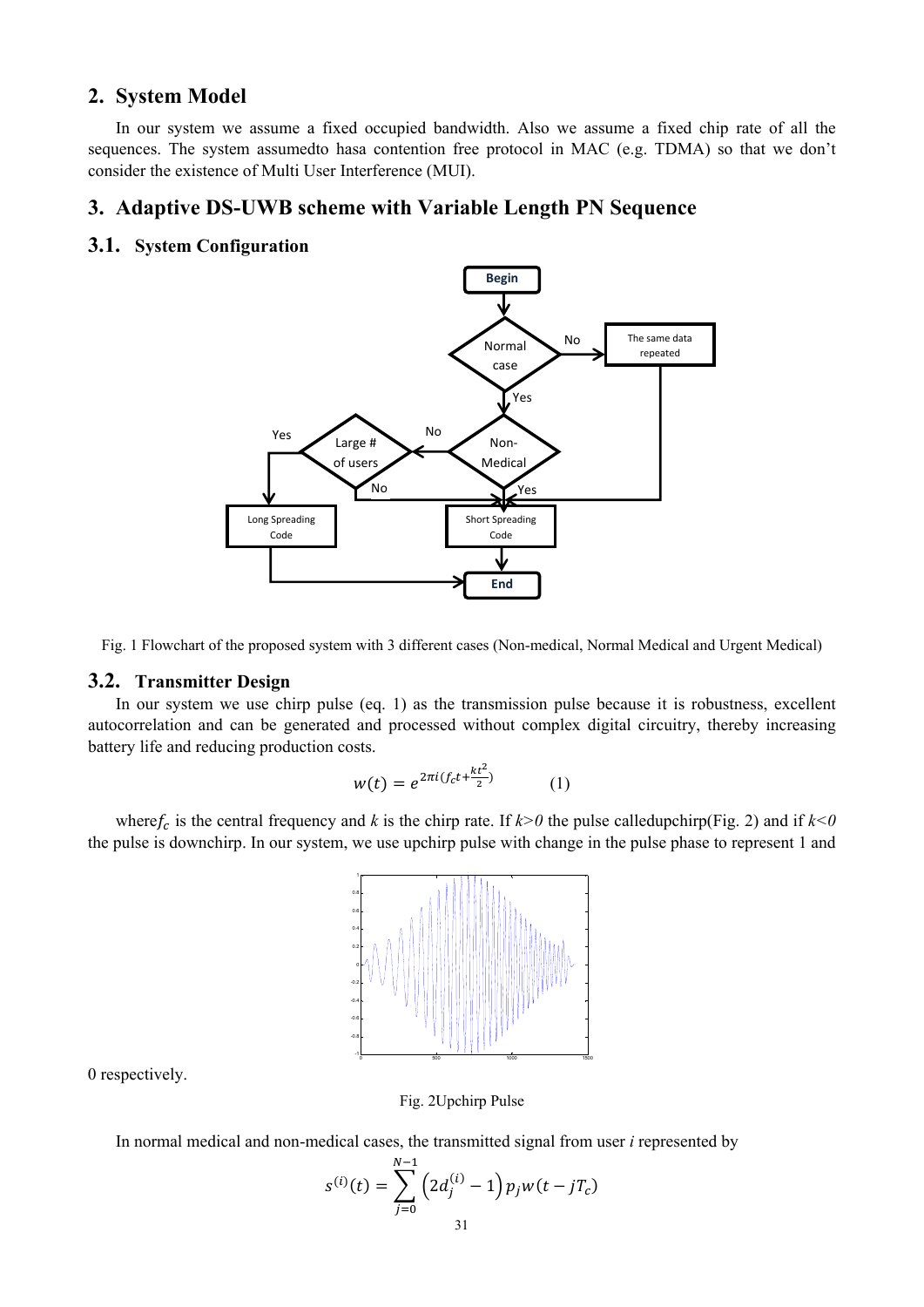Where  $d_j^{(i)}$  is the  $j^{th}$  bit for  $i^{th}$  user,  $T_c$  is the chip time,  $p_j$  is the  $j^{th}$  chip of the spreading sequence, N is the spreading code length.



Fig 3: Block diagram of serial transmission

The transmitted signal in the urgent medical cases is the same but the transmitted data bit  $d_i^{(i)}$  should be equal for all users.



Fig 4: Block diagram of parallel transmission

#### 3.3. Receiver Design

Assuming that the channel is AWGN channel, the received signal in normal medical and non-medical caseswould be

$$
r(t) = \sum_{i=1}^{M} \sum_{j=0}^{N-1} (2d_j^{(i)} - 1)p_j w(t - jT_c) + n(t)
$$

where  $n(t)$  is the Additive White Gaussian Noise (AWGN), M is the number of active users.

Figure 5 shows that the receiver is a matched filter receiver, matched every user's bit represented pulses with this user's signature waveform.

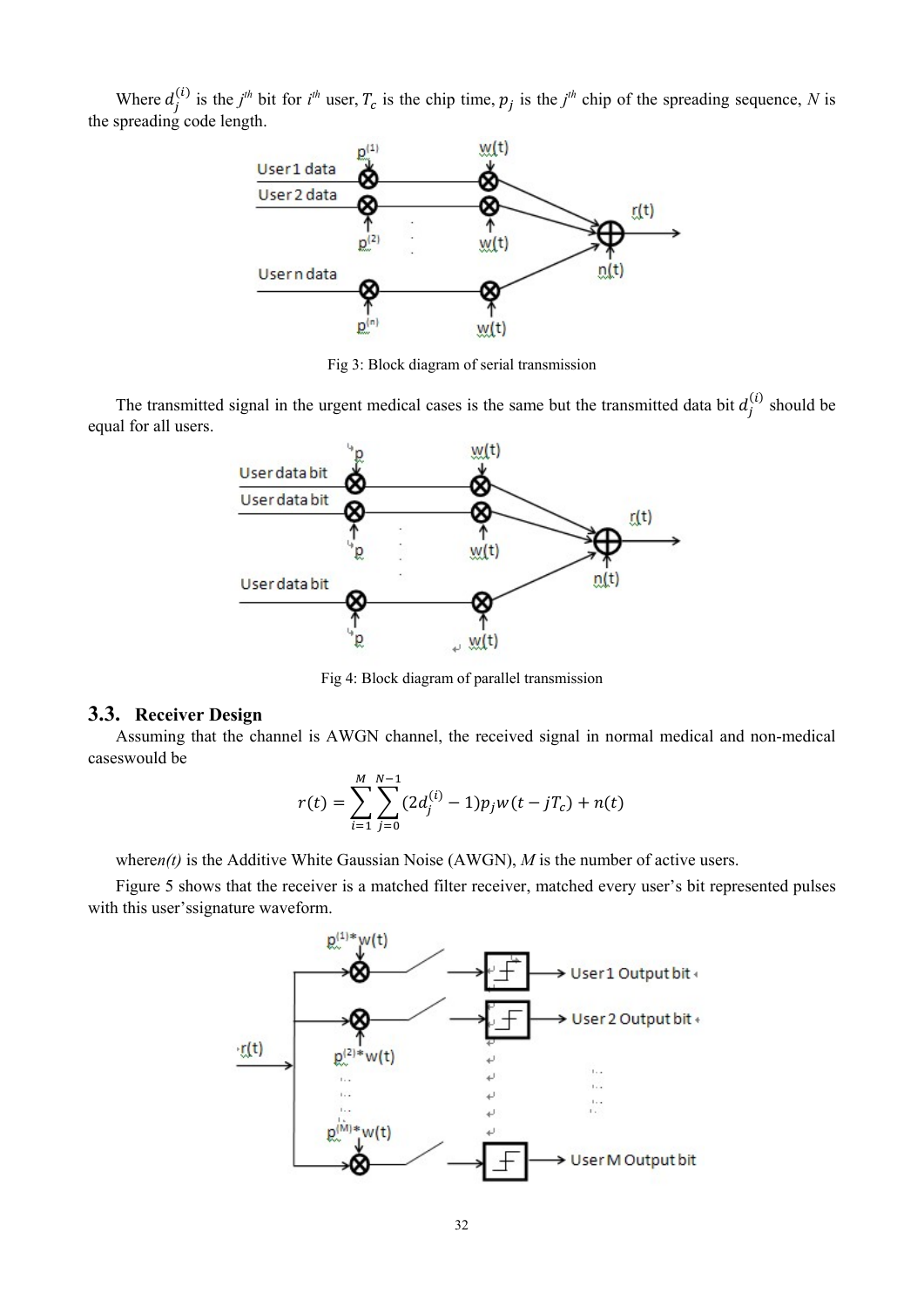#### Fig 5: Block diagram of serial receiver

For urgent medical cases, the proposed scheme assumes sending multiple copies for every target bit with short spreading code length. The receiver works the same for the normal medical cases except when taking a final decision about the received bit, we consider another threshold depend on the number of duplications we have. The choice of the threshold should take in consideration a margin of errors resulted from noise. The existence of this duplications assist in decreasing the probability of error ratio for the target bit. The received signal for urgent medical cases would be

$$
r(t) = \sum_{i=1}^{M} \sum_{j=0}^{N-1} (2d-1)p_j w(t - jT_c) + n(t)
$$



Fig 6: Block diagram of parallel receiver

### **4. Performance Analysis**

#### **Simulation parameters**

| Chirp Pulse width   | 64 nSec     |
|---------------------|-------------|
| Central frequency   | 4.49 GHz    |
| Number of data bits | 100,000     |
| Modulation          | <b>BPSK</b> |
| Channel             | <b>AWGN</b> |
| Detection           | Coherent    |
| Chip bandwidth      | 520 MHz     |

In the simulation results, we compare between the conventional (serial) system and the proposed (parallel) scheme for urgent medical case. We run the simulation for different spreading code length.

As we can see in Fig.7, there is an improvement in the system performance after using the proposed parallel transmission over the conventionally used serial transmission. Even for a short length of the spreading code, the parallel transmission BER still superior over the serial one.

Since the medical applications usually require BER of order  $10^{-5}$  or less, Fig 7 shows the system performance using the proposed parallel transmission for different values of the number of duplication used for every data bit. The figure shows that the system performance improves within the increase in the number of duplication. A considerable tradeoff shows here between the receiver complexity and the change in the number of duplication bits, andwe left it for the future work to find out what is the optimum number of duplication which satisfies the required QoS.

### **5. Conclusion**

The simulation results show that the system performance with proposed parallel transmission outperform its performance with conventional serial transmission. Transmitting duplication of the data in parallel with short spreading code length grantee a high data rate and reliable data transmission almost equal to the one we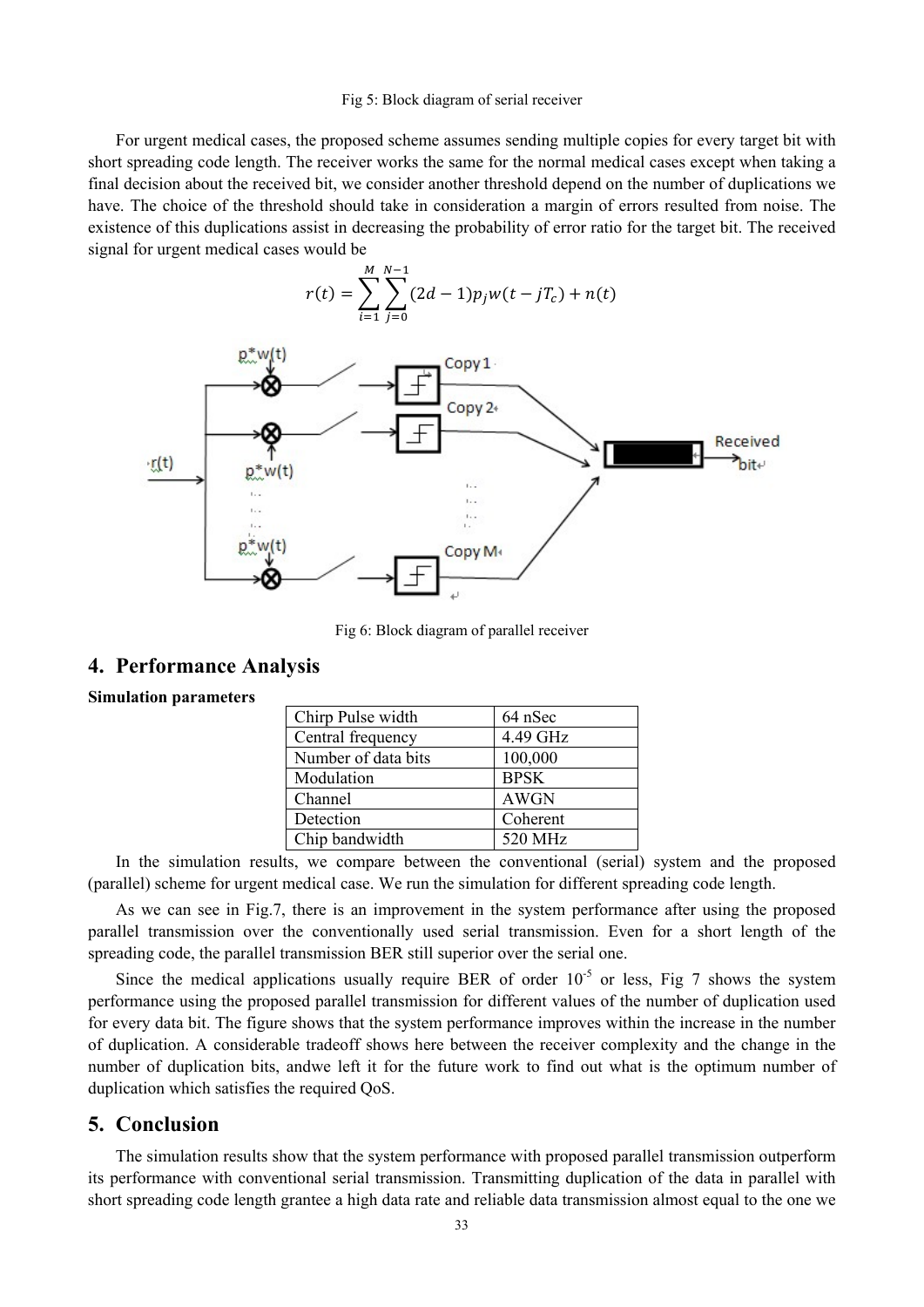get with a longer spreading code. In consideration of urgent medical cases, the proposed scheme is a step toward applying the coexistence of medical and non-medical devices.

### **6. Future Work**

We will analyze the system mathematically to identify the best number of duplication that can satisfy a significant performance with reasonable receiver complexity. Also, we will use a better technique for multiuser detection to improve our system performance.



Fig. 7:BER performance comparison according to various spreading code length in case of serial and parallel transmission



Fig. 8: Parallel transmission with change in number of duplicated bits

## **7. References**

- [1] M.Fatehy, R. Kohno; "Chirped pulse on DS-UWB with variable length spreading sequence to support different WBAN applications", IEICE Autumn Society Conference, Sapporo, Hokkaido, 2011.
- [2] H.Arslan, Z. N. Chen, M. G. Di Benedetto; "Ultra Wideband wireless communication", Wiley, ISBN: 0-471- 71521-2, 2006, ch. 4.